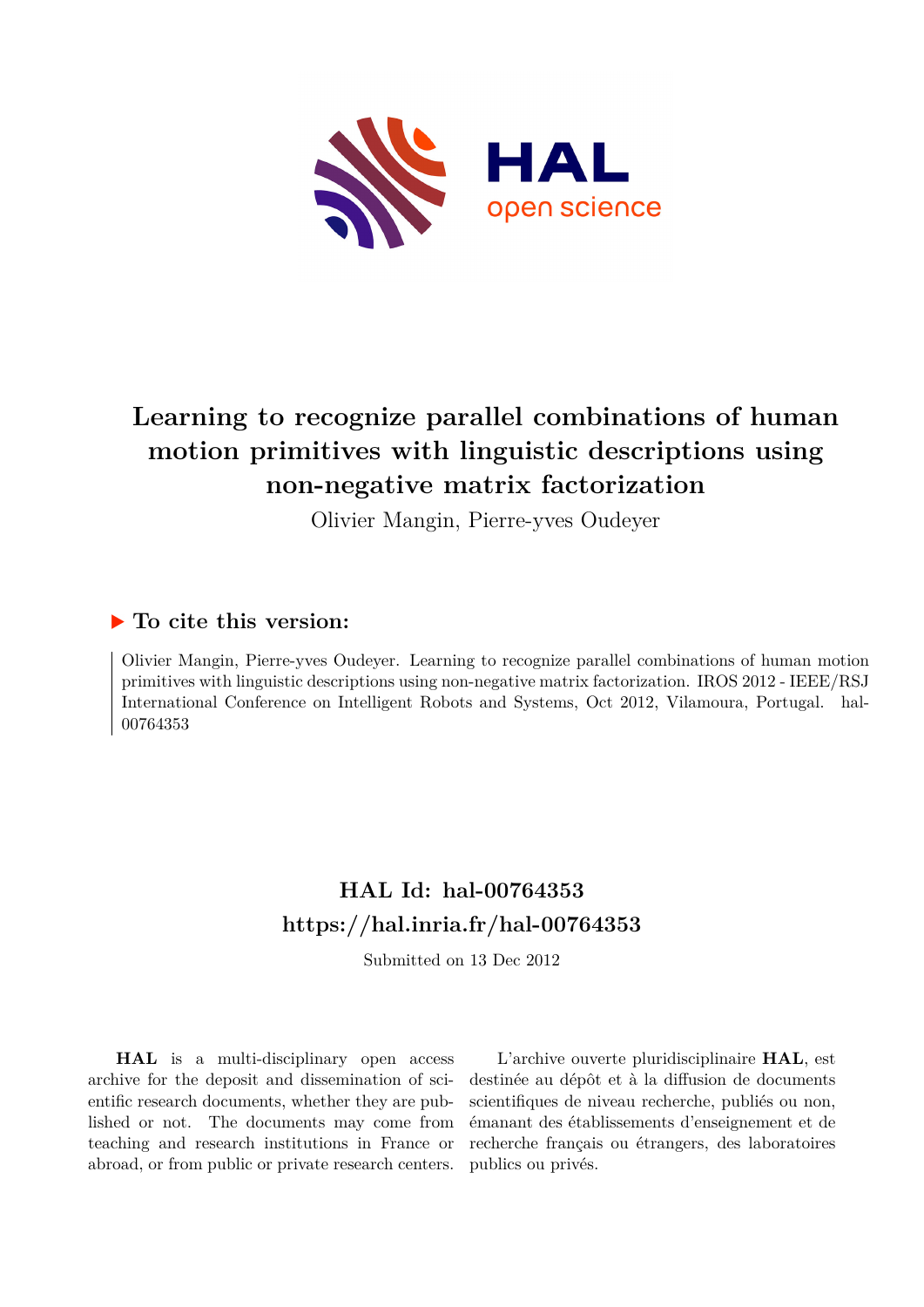# Learning to recognize parallel combinations of human motion primitives with linguistic descriptions using non-negative matrix factorization

Olivier Mangin and Pierre-Yves Oudeyer

*Abstract*— We present an approach, based on non-negative matrix factorization, for learning to recognize parallel combinations of initially unknown human motion primitives, associated with ambiguous sets of linguistic labels during training. In the training phase, the learner observes a human producing complex motions which are parallel combinations of initially unknown motion primitives. Each time the human shows a complex motion, he also provides high-level linguistic descriptions, consisting of a set of labels giving the name of the primitives inside the complex motion. From the observation of multimodal combinations of high-level labels with high-dimensional continuous unsegmented values representing complex motions, the learner must later on be able to recognize, through the production of the adequate set of labels, which are the motion primitives in a novel complex motion produced by a human, even if those combinations were never observed during training. We explain how this problem, as well as natural extensions, can be addressed using non-negative matrix factorization. Then, we show in an experiment in which a learner has to recognize the primitive motions of complex human dance choreographies, that this technique allows the system to infer with good performance the combinatorial structure of parallel combinations of unknown primitives.

### I. INTRODUCTION

Personal and social robots, and the ambient intelligent systems in which they shall be integrated, are expected to play an important role for assisting humans in everyday environments, ranging from educational contexts to helping people with physical or cognitive disabilities. Recognizing and understanding the behaviour of humans is a key capability for these systems. Yet, building such capabilities entails diverse and difficult technical challenges [1], partly due to the fact that each human user and each task context has its own particularities, i.e. different humans often behave differently in similar contexts, and vice versa the behaviour of one human, for example its motions, can have different properties and structures in different contexts. Thus, there is a strong need for capabilities to adapt to users, which importantly can be achieved through learning [1].

Human behaviour is highly diverse and multi-modal, and the properties of its structure and interpretation are equally diverse. Body motions are important parts of such behaviours, and their structure can be quite complicated. They are often composed of primitive motions, forming an action vocabulary that is combinatorially re-used to build, parse and recognize complex motions. This recombination for forming complex motions typically happens through a mixture of sequencing and parallel or concurrent execution,

such as for example walking forward *after* or *while* grasping an object or saying "hello" with the hand, or for example clapping with two hands while smiling with the face. One problem for artificial systems to learn this structure and recognize both the primitive and complex motions, is that humans only rarely produce motion primitives one by one and do not provide "class/linguistic labels" associated unambiguously with them. Rather, humans typically produce only mixtures of these primitives, and in any given mixture the primitives are blended together in such a way that it can be difficult to segment them apart from the observation of one single complex motion. Also, while humans can provide multi-modal cues such as linguistic labels, they are often ambiguous: the human might describe with multiple words his complex motion, but with no easy way to guess the direct relation between each word and its possible corresponding subparts in the complex motion.

In this article, we address aspects of these issues by focusing on the problem of learning to recognize a particular family of combinatorial full body motions (encoded as highdimensional flow of continuous values) associated with the production of sets of linguistic labels (here encoded symbolically). More precisely, we consider a human producing complex motions (such as dance movements), that can also be called complex gestures or choreographies, which are parallel combinations of motion primitives (we do not consider sequencing here). Each motion primitive corresponds to a coordinated motion over a subset of the dimensions of the human limbs, and two motion primitives might operate on different subsets. Producing parallel combinations consists here in producing concurrently and in parallel several motion primitives (typically 2 or 3 at the same time taken in a repertoire of 20 to 50 primitives). We assume here that the human only combines independent primitives in each single complex motion (i.e. their subset do not intersect in a given demonstration and the execution of one has little effect on the execution of the other).

In the training phase, the learner observes a human producing examples of such unsegmented complex motions. Each time the human shows a complex motion, he also provides high-level linguistic descriptions, consisting of an unordered set of labels. Each label corresponds to the name of one of the primitive motions composing the complex motion, but the labels are ambiguous since the primitives are neither segmented nor known by the learner initially (i.e. he does not know how many there will be, on what limb dimensions each one operates, and what are their values on those unknown dimensions). From these multi-modal observations,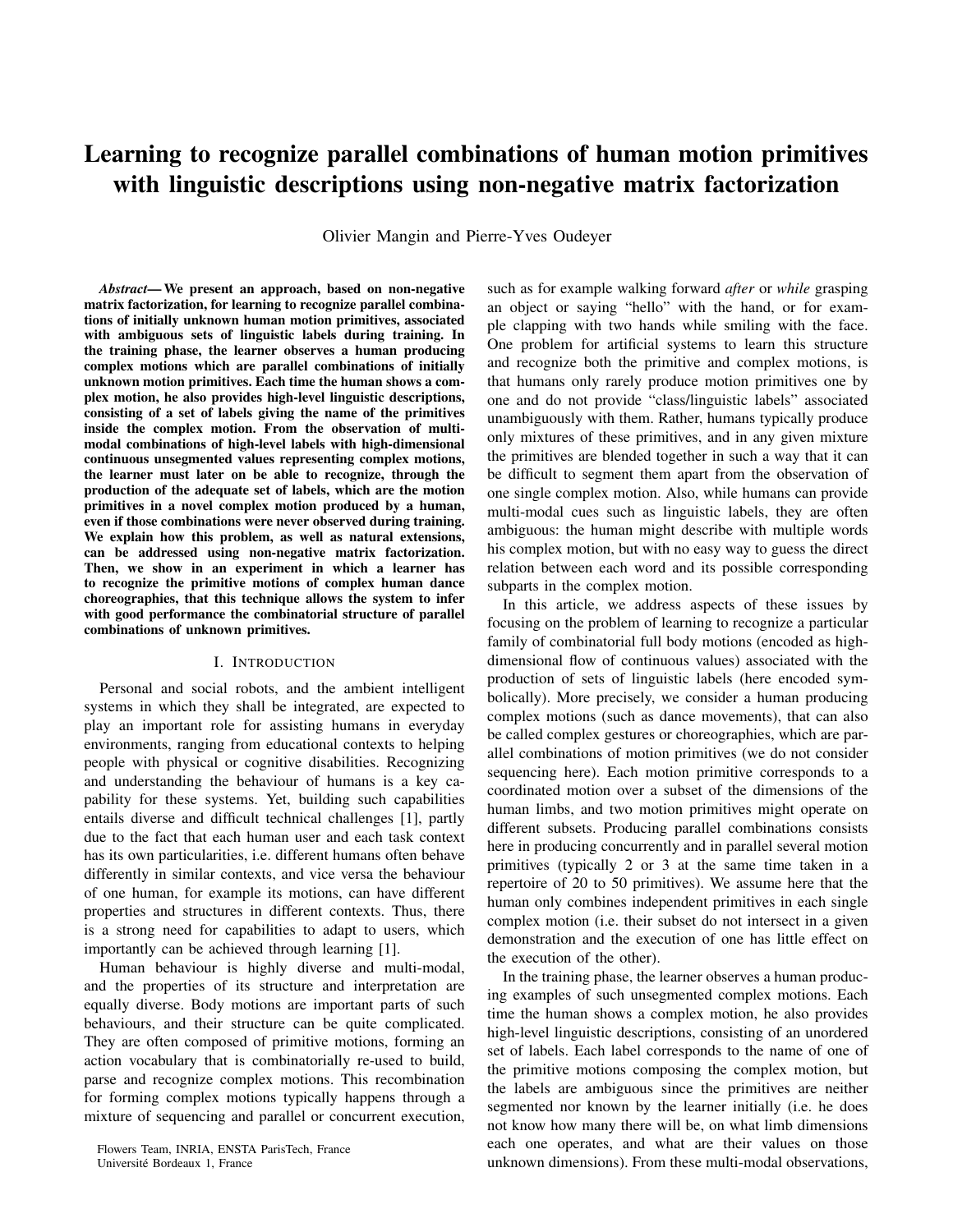the learner has to infer internal representations that allow it to later be able to recognize, through the production of the adequate set of labels, which are the motion primitives in a novel complex motion produced by a human, even if those combinations were never observed during training.

We propose here that the learning technique of Nonnegative Matrix Factorization (NMF) [2] can be efficiently used to solve this problem. It has been used in the past in various machine learning and perceptual processing tasks, such as image parts learning and semantic feature extraction from text [3], acoustic source separation [4] and language acquisition [5]. Several of its central properties, such as the ability to infer primitive percepts from the observation of combined percepts, the ability to process and leverage multimodal data, and its ability to achieve multi-way reconstruction of data and modalities, are particularly suited to our problem. Furthermore, it has been used successfully in past work for two particular problems which, while different in several aspects, also share similarities with our problem. In Driesen et al. [5], NMF has been used to learn to recognize *speech* keywords (primitives) in continuous complex sentences from the observations of complex unsegmented speech sentences (i.e. *sequencing* combinations of words) associated with ambiguous sets of semantic labels corresponding to these keywords. Our work shows that NMF can be also used to learn to recognize and classify combinatorial *motions* from the observation of *parallel* combinations of motions associated with ambiguous sets of semantic labels. In Hellbach et al. [6], NMF has also been used successively to achieve forward prediction of unimodal and globally unstructured motions. Our work shows how NMF can recognize and classify combinatorial motions leveraging ambiguous multimodal cues.

In the next section, we discuss in more details the related work. Then, we present a formal definition of the problem we attack, before describing both the NMF technique and how it can be used to solve this problem. Finally, we present experiments showing how this technique can allow to learn to recognize initially unknown primitive dance motions in complex dance choreographies produced by a human, even when the combinations of primitives were never observed during training. We conclude by discussing the limits, as well as the potential extensions of the system. We explain in particular how the system could naturally be extended to deal with real unsegmented speech streams as the linguistic cues.

### II. RELATED WORK

In this article we focus on the problem of learning to recognize structured human behaviours from full body motion and linguistic descriptions. This particular problem illustrates two main challenges of human behaviour understanding presented by Salah et al. [1].

First it requires dealing with the structural complexity of human behaviours, a problem that has been largely explored in works from both action recognition and reproduction communities, as discussed in Section II-A.

Then, using social or linguistic cues in a multi-modal learning framework, also introduces difficulties, discussed in Section II-B such as dealing with language structure and ambiguity and relating this information to other modalities such as the learning of motions.

### *A. Gesture recognition and reproduction*

Full body motions are high-dimensional signals where interesting patterns occur both simultaneously, in sequences and at different time scales. A practical approach to the associated learning problem is to decompose complex motions into simpler elements called motion or motor primitives that can be composed to represent observed actions or produce new ones. Motion primitives are however not observed separately in natural behaviours, and it is an important feature of a recognition or reproduction system not to require demonstrations to be explicitly segmented into primitives.

Hidden Markov models (HMM) have been largely used to learn sequences of primitives. For example, Kulic and Nakamura have proposed in [7] a method that first performs an unsupervised segmentation of the motion signal into small blocks through a first HMM, and then performs clustering over a HMM representation of the found blocks, thus learning motion primitive as clusters. Kruger et al. [8], have proposed to first discover primitives by clustering action effects on manipulated objects and then use the found clusters and associated segmentation to train parametrized hidden Markov models that allow recognition and reproduction. Finally Calinon et al [9] and Butterfield et al. [10] use Gaussian mixture models to represent motion primitives and HMMs to discover and represent the transitions and sequential combinations of primitives.

Dictionary learning techniques have also been applied to the discovery of motion primitives from sequences. For example, Li et al. [11] have used orthogonal matching pursuit to decompose complex motions into simple motion patterns activated briefly along the time dimension. The decomposition can then be used to perform both compression and classification. Hellbach et al. [6] have also used nonnegative matrix factorization to perform a decomposition of globally unstructured motions in low level components and use it in a prediction problem.

In this article we address the complementary problem of learning to recognize motion primitives from demonstrations in which primitives are active simultaneously. Our contribution differs from previous work by Hellbach et al. [6] by the kind of combinatorial learning our system is able to perform, by the multi-modal setting that we present, and by the fact that we use NMF to achieve classification.

# *B. Multi-modal learning with linguistic signal*

In [1] Salah identifies the key role played by social signal in understanding human behavior. On the other hand learning motions with linguistic guidances has also been shown to benefit the motion learning itself. As an example, Tuci et al. [12] have shown that learning a compositional structure shared between action and language can allow robotic agents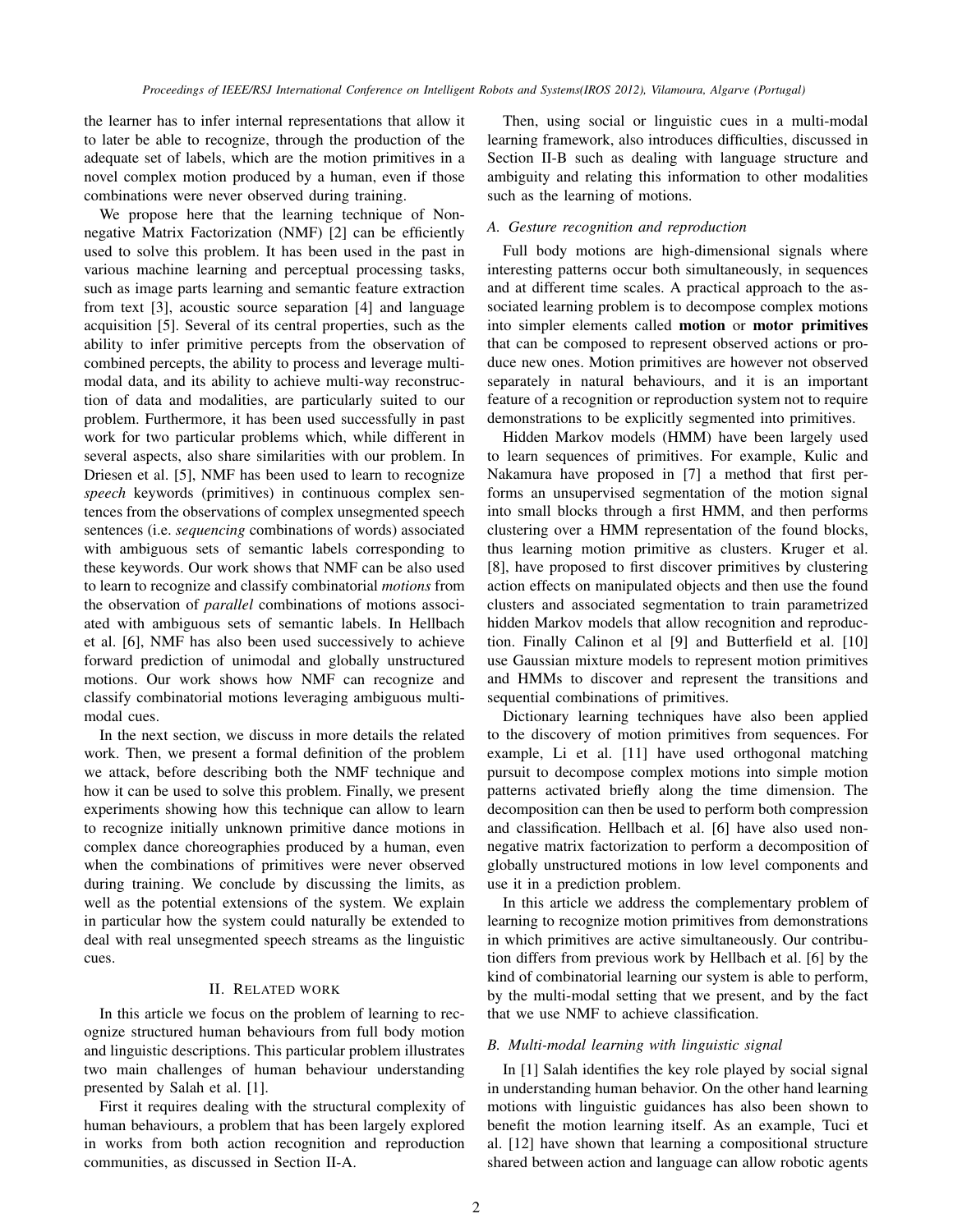to achieve behaviours that were not encountered in training. Furthermore Massera et al. [13] have demonstrated that providing linguistic instructions can facilitate the acquisition of a behavioural skill, in comparison to pure motor learning.

Other models of joint learning of behavioural and linguistic knowledge have been developed by Sugita and Tani [14], using recurrent neural networks, and more recently by Cederborg and Oudeyer [15], using a clustering algorithm. However both experiments involve very simple (one verb and a noun from sets of three words and three nouns for each demonstration in [14]) or no combinatorial structure in language and behaviours (single word, single gesture demonstrations for [15]).

In [5], Driesen et al. have successfully used NMF to learn to recognize speech keywords from unsegmented speech signals. More precisely, in their experiment, full speech sentences are presented to the learner while associated with a semantic symbolic labels. After some training, the learner is able to reconstruct the symbolic label associated to a given audio stream.

In the present article we explore the complementary experiment in which the semantic part, consisting of motions, is learnt from demonstrations of real human motions and the linguistic part is symbolic. The simplified symbolic linguistic representation used in this article is however similar to those used by Sugita and Tani [14] and Tuci et al. [12]. Furthermore we extend the method presented in Driesen et al. to learn complex motions with many ambiguous labels.

Finally exploring the use of NMF for motion learning, as similar algorithms have already been developed for language learning, is a useful step towards discovering similar structures in both language and motion learning and performing joint language and motion multi-modal learning.

## III. TASK DEFINITION

In this article the learning occurs between two modalities. The first one consists in complex human demonstrated movements in which several primitive motions are active at the same time. The second one consists in linguistic descriptions of the movements where each sentence contains several speech keywords (represented symbolically here), each describing a primitive gesture.

We consider, for illustration and experiments, complex human movements as choreographies (see Figure 1). Each choreography is composed of several primitive dance motions (typically two or three in our setting), for example, one leg gesture combined with one left arm gesture and one right arm gesture, or one leg gesture combined with a gesture involving the coordination of the two arms (such as clapping one's hands). In this article we only consider choreographies involving compatible combinations of dance gestures, which means no choreographies contains two *left arm* movements at the same time, for example.

From a high level point of view, given a set  $G$  of primitive dance gestures, which constitutes the *dance vocabulary*, possible choreographies are described by a subset  $\mathcal C$  of the parts of the vocabulary,  $C \subset \mathcal{P}(\mathcal{G})$  (typically all sets of two or three compatible dance gestures). This set can be seen as a representation of our *dance grammar*.

Since the learner is only exposed to real human demonstrations of the choreographies, it does not observe choreographies in that high level form but only through their realisations (which are subject to noise and variation). Each demonstration  $x^i$  is a sequence of values  $(x_0^i, x_1^i, ..., x_{T_i}^i)$ , where each  $x_t^i$  is an observation (typically a vector of 2D or 3D marker positions or joint angles for all joints), and  $T_i$  is the length of the demonstration.

The language description shares a somehow similar structure: keywords or labels from a set  $\mathcal L$  are associated to gestures, and combined into sentences from a set  $S \subset \mathcal{P}(\mathcal{L})$ . In this article we only consider symbolic labels. More precisely when the sentence  $s = \{l_1, l_2, l_3\} \in S$  is used to describe a choreography, the system observes a vector  $y^i \in \mathbb{R}^L$  (*L* is the total number of labels,  $L = |\mathcal{L}|$ ) such that for  $j = 1, ..., L$ ,  $y^i$  takes value 1 if  $l_j \in s$ , and 0 elsewhere. For example if 5 labels are considered, the sentence containing labels 1 and 3 would be represented by vector:  $(1, 0, 1, 0, 0)^T$ .

The learning problem considered in this article consists in two phases illustrated in Figure 1. In a training phase the robot observes joint motion demonstrations and linguistic descriptions, that is to say each demonstration consists in a couple of vectors  $(x^i, y^i)$ .

Then in the testing phase, the system is only given a motion demonstration, that is to say a vector  $x^{test}$  and has to produce the associated linguistic description, that is to say the vector  $y^{test}$ .

# IV. LEARNING JOINT LANGUAGE AND GESTURE STRUCTURE WITH NMF

Non-negative matrix factorization (NMF [2], [3]) is a class of machine learning problems and methods, often used to solve dictionary learning problems similar to the one presented in this article.

More precisely given a set of examples represented by vectors  $v^i \in \mathbb{R}^m$   $(1 \le i \le n)$ , a dictionary learning problem consists in finding both a dictionary containing vectors  $w^j \in$  $\mathbb{R}^m$  (1  $\leq j \leq k$ ), called **atoms**, and **coefficients**  $h^i \in$  $\mathbb{R}^k$  such that each example can be represented as a linear combination of atoms with these coefficients:  $v^i = \sum^k$  $j=1$  $h^i_jw^j.$ 

If example vectors are stacked as columns of a data matrix  $V \in \mathbb{R}^{m \times n}$ , this problem can be written as finding matrices  $W \in \mathbb{R}^{m \times k}$  (which columns are atoms) and  $H \in \mathbb{R}^{k \times n}$ (which columns are coefficients) such that:

$$
V\simeq W\cdot H.
$$

When the inner dimension  $k$  of the product is smaller than original dimensions  $m$  and  $n$  of the data, this representation achieves data compression by capturing structure in the matrix W. Thus the reconstruction is not always exact and the " $\simeq$ " takes the form of a minimization of a reconstruction error.

The non-negative matrix factorization problem focuses on the case where  $V$ ,  $W$  and  $H$  have non-negative coefficients, a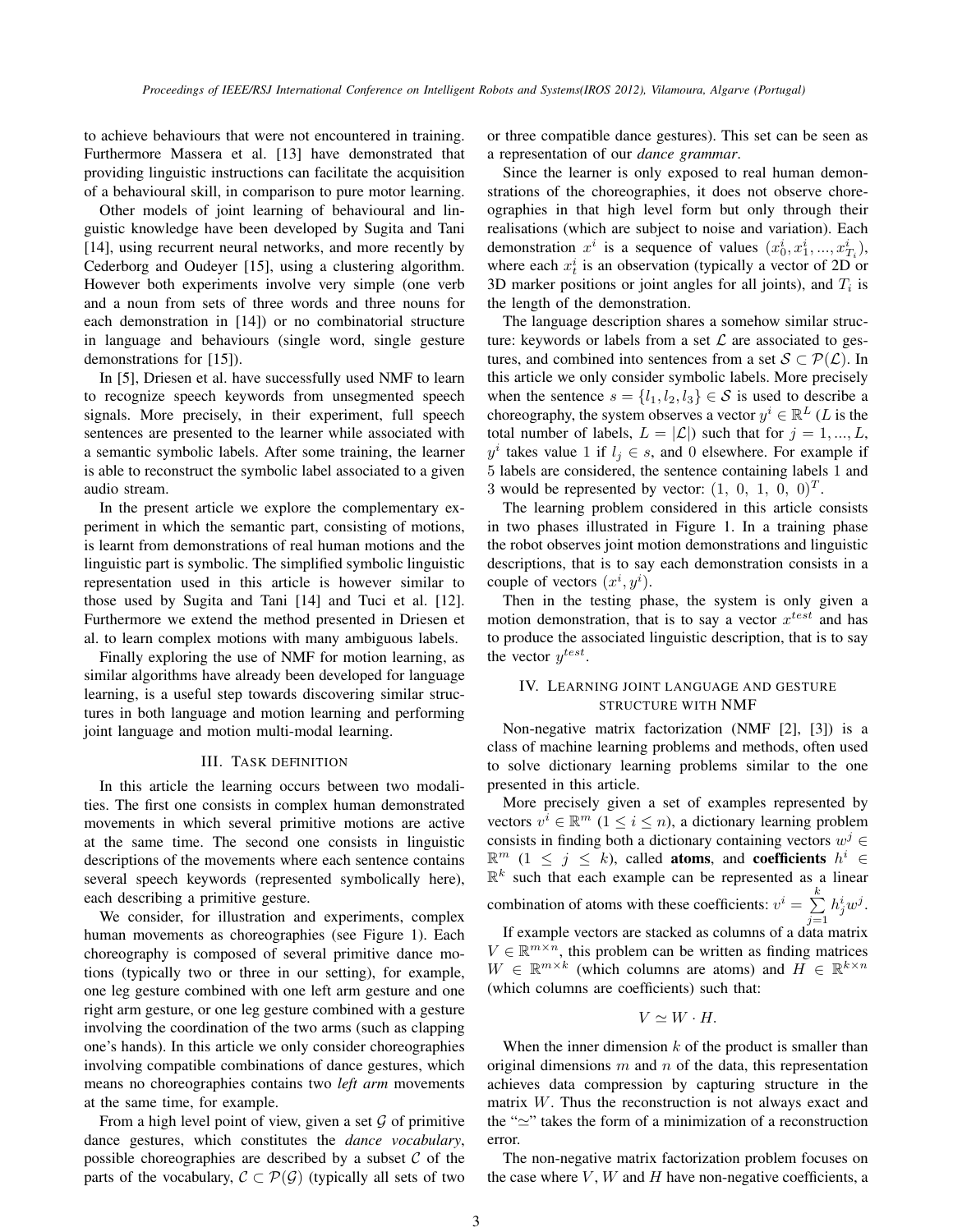

Fig. 1. In the training phase, the learner observes demonstrations of choreographies composed of several elementary gestures, and the associated set of linguistic labels (left). After that the learner has to reconstruct the set of labels associated to a demonstrated choreography (right). (Best seen in color)

constraint relevant in cases such as event or histogram based representations: each atom represent the joint occurrence of some events and things such that an event occurring a negative number of times does not make sense.

Efficient algorithms have been developed, based either on multiplicative updates or alternate gradient descent, for reconstruction errors between the original data V and the reconstructed  $W \cdot H$  based on Frobenius norm, Kullback-Leibler divergence and more generally for the class of  $\beta$ divergences, [2], [3], [4].

In this article we uses the plain NMF algorithm based on multiplicative updates, for both errors based on Frobenius norm and Kullback-Leibler divergence, as described in [3].

#### *A. NMF for multi-modal learning and classification*

The NMF algorithm presented in previous section only learns, in an unsupervised manner, a transformation of the original data  $V$  into an internal representation  $H$ . However, following Bosh, Driesen et al. [16], [5], NMF can be used in a multi-modal framework.

In the problem under consideration each training example contains both a demonstration of the choreography and a linguistic description. Let's consider that the first dimensions of the vectors  $v^i$  are storing the motion part of the demonstration and the last ones are used to represent the linguistic part:  $(v^i)^T = (v_{motion}^i{}^T \t v_{language}^i{}^T).$ 

Both matrices  $V$  and  $W$  are thus composed of a motion and a language part:

$$
V = \begin{pmatrix} V_{motion} \\ V_{language} \end{pmatrix} \qquad \qquad W = \begin{pmatrix} W_{motion} \\ W_{language} \end{pmatrix}
$$

The inner representation  $H$  of the examples is not associated with a specific modality.

In this article NMF algorithm is used in two different ways to first learn the transformation from multi-modal examples to an internal representation, and then use this transformation to reconstruct one modality from another.

*1) NMF to learn internal representation from multi-modal demonstrations:* In the learning part NMF is applied to a  $V^{train}$  data matrix and both  $W^{train}$  and  $H^{train}$  matrices are learned. The  $W^{train}$  matrix is the matrix of most interest since it encodes the structure that has been learned on the data, when  $H^{train}$  only encodes the representation of training examples.

*2) NMF to reconstruct linguistic descriptions from choreographies demonstrations:* Reconstructing the linguistic parts associated to demonstrations of motions, i.e. classifying motions, corresponds to finding the missing  $V_{language}^{test}$  given a V test motion.

This operation is performed through two steps:

- reconstructing internal states of the system from demonstrations, which means finding the best matrix  $H<sup>test</sup>$ for the approximation:  $V_{motion}^{test} \simeq W_{motion}^{train} \cdot H^{test}$ . This step can be performed through NMF algorithms by constraining the W matrix to be constant.
- $\bullet$  once  $H^{test}$  has been found, the associated linguistic part can be computed through matrix product:  $V_{language}^{test} \simeq$  $W^{train}_{language} \cdot H^{test}$

It should be noted here that the reconstructed matrix  $V_{language}^{test}$  is not constrained to take only 0, 1 values like the provided linguistic matrix. This issue is addressed by using a thresholding mechanism (where the threshold is learned by cross-validation on training data), as detailed in Section V-B.

The value of  $k$  is a parameter of the system that is fixed to 150 for the experiments presented in this paper. The number of atoms used by the system to represent observed data is quite important to achieve the desired objective. If  $k$  is too big, the algorithm does not have to compress data and can use motion only and language only atoms. On the other hand, if  $k$  is too small, the system cannot represent the complexity of the data and may focus on representing components that have bigger effects but less multimodal meaning.

#### *B. Histogram representation of choreographies*

An important requirement to use NMF techniques is to be able to represent data with vectors of non-negative coefficients which can be combined through non-negative weighted sums. Such a representation of motion data is presented in this section.

In this experiment motions are captured as trajectories in angle and angle velocity spaces of several articulations of the human body. Each trajectory on a specific articulation (or degree of freedom) is considered separately and the entire sequence of angles and velocities is transformed into a histogram, represented by a fixed length non-negative vector. Vectors obtained for each degree of freedom are then concatenated into a larger vector.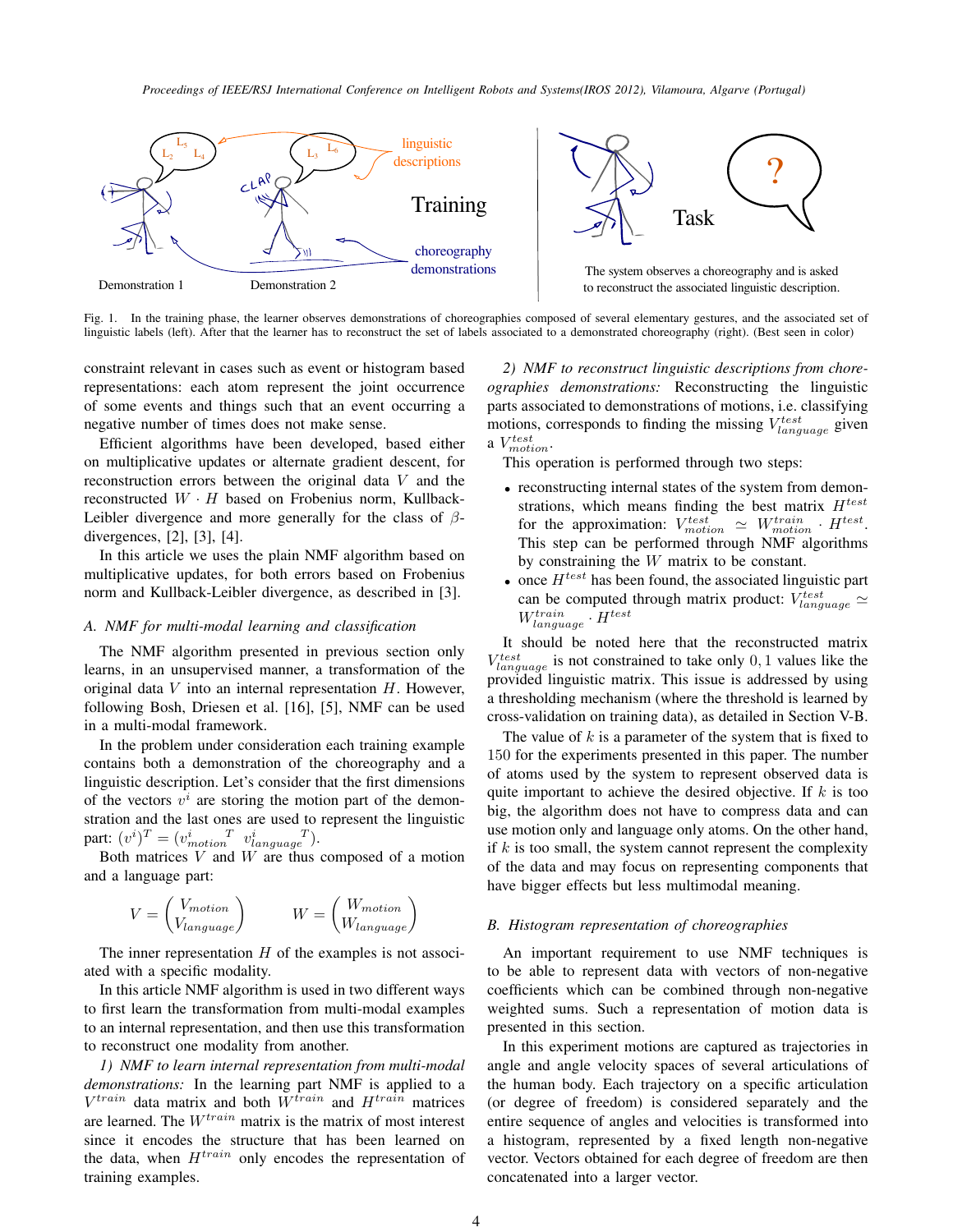

Fig. 2. Illustrations of concatenated histograms on positions (top) and joint position and velocities (bottom). For the first one, x axis is associated to different possible values for each angles and y axis to frequencies. On the second one frequencies are represented through colors, x and y axis correspond respectively to values of angles and velocities. (Best seen in color)

We explore different approaches for the transformation of angles and velocities sequences into histograms. They differ on two modelling choices: 1) Which data is used to build histograms? 2) Which method is used to build histograms?

Answers to the first question are related to the use of angles and velocities values. While velocities can bring precious information, there are several ways of integrating this information in the histogram representation: 1) consider only angles, 2) consider only velocities, 3) treat angles and velocities as separate degrees of freedom, 4) or use the two-dimensional angle-velocity vectors that is to say build histograms on the **joint angle-velocity** space (see Figure 2).

We study two methods for building histograms. 1) Smoothed histograms can be built on regularly distributed bins. More precisely we split the angle, velocity or joint angle velocity space into a regular grid of bins. Histograms are built by counting the number of samples from the trajectory falling into each bin and dividing by the length of the trajectory. A Gaussian smoothing kernel is used to make point by point comparison of histograms more robust to perturbations [17]. These methods are referred to as Kernel Density Estimation (KDE) in the following. 2) An alternative approach is to build histograms over a vector quantization, which is a more adaptive binning process. Vector quantization (VQ) is performed through a k-means algorithm. Then a histogram is built by counting the proportion of samples falling into each cluster. We explore the use of both hard (each histogram is only counted in one cluster) and softmax (each sample is counted in each cluster with a weight depending on its distance to the cluster's centroid) centroid associations.

Representing motion data by separate histograms on each degree of freedom leads to two approximations: 1) for a given measurement in the trajectory, information about dependency between different degrees of freedom is dropped, 2) the sequential information between measures for a given degree of freedom is dropped.

Similar simplification have however been successfully used in two other fields. Bosh et al. [16] have demonstrated that, even if sequential information may appear necessary in language, and especially in speech utterances, very good word discovery can be achieved without considering this sequential information. Both in text classification and in computer vision *bag-of-words* techniques also achieve good performances by dropping positional information of extracted local features [18], [19].

Furthermore using histograms built on joint angle positions and velocities is similar to representing transitions in angle space. By representing the sequence through its transition we approximate it by a Markovian process. Such an approximation is quite common in the gesture recognition and motion planning literature [20], [21].

# V. EXPERIMENTAL SETUP

In this article a learner is trained on a set of complex full body human motions associated with linguistic descriptions and then asked to produce the linguistic description associated to given test demonstrations of the motion, including demonstrations built as previously unseen combinations of primitives (see Figures 1 and 3).

In order to demonstrate these capabilities we perform two kinds of experiment.

- First the system is tested on simple human motions, each containing only one primitive dance gesture. These experiments demonstrate that the motion representation we use is sufficient to perform motion classification, which corresponds to a simple case of multi-modal learning. We also compare different aspects of the representation.
- Then the system is tested on complex full body human motions to demonstrate its ability to capture the combinatorial structure of the choreographies by exploiting ambiguous linguistic labels.

#### *A. Data acquisition and transformation*

The data used in the present paper has been acquired from a single human dancer through a Kinect<sup>TM</sup> device and the OpenNI<sup>TM</sup> software<sup>1</sup> that enables direct capture of the subject skeleton.

The device and its associated software provides an approximate 3D position of a set of skeleton points. These points are then converted into 12 angle values representing the dancer position at a specific time. This conversion is achieved through a simple geometrical model of human limbs.

At this step each demonstration is a sequence of angle vectors. In order to capture more information angle velocities are also extracted: a delayed velocity is used to achieve better robustness to noise in the angle sequences. More precisely  $\dot{x}_t = x_t - x_{t-d}$  is used to compute the velocities, instead of being restrained to the case where  $d = 1$ . It is not necessary to divide by the fixed time step since the histogram representation described in Section IV-B is invariant to scaling all the data by the same amount.

The primitive dance motions used in our gesture datasets and illustrated in Figure 3 and Table I, are either associated to legs as for example *squat* and *walk* movements, to both arms e.g. *clap hands* and *paddle*, or to left or right arm, e.g. *punch*, *wave hand*. Yet this structure is not known by

<sup>1</sup><http://www.openni.org>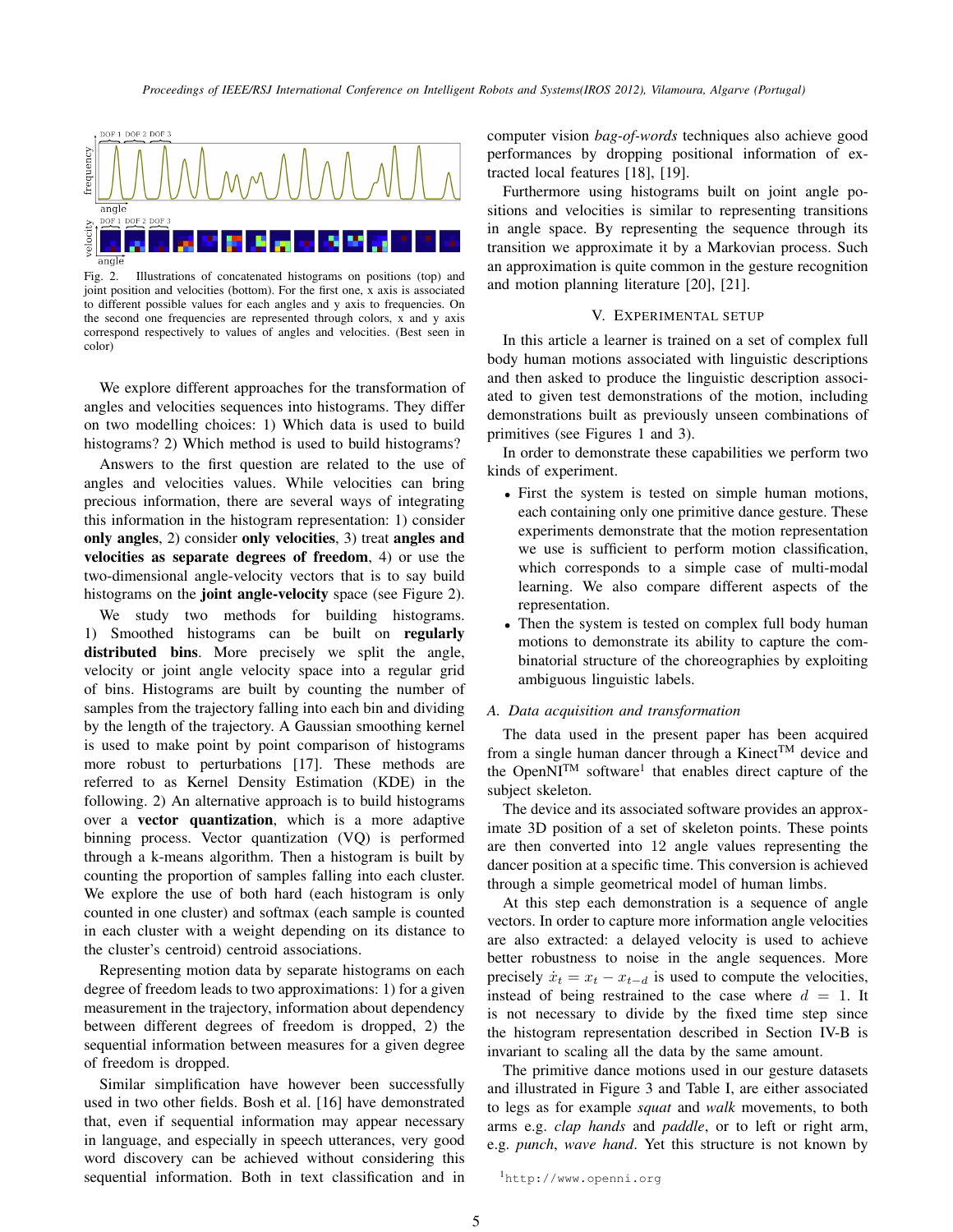

Fig. 3. Illustration of the primitive dance movements that compose demonstrated choreographies.

TABLE I

PRIMITIVE DANCE MOTIONS FROM THE *small mixed dataset*

| Id              | Limb(s)   | Description                                      |  |
|-----------------|-----------|--------------------------------------------------|--|
| 1               | right arm | hold horizontal                                  |  |
| 5               | right arm | raise from horizontal to vertical                |  |
| 6               | right arm | lower from horizontal to vertical                |  |
| 10              | right arm | hold horizontal and bring from side to front     |  |
| 19              | both arms | clap hands (at varying positions)                |  |
| 20              | both arms | mimic paddling on the left                       |  |
| 21              | both arms | mimic paddling on the right                      |  |
| $\overline{22}$ | both arms | mimic pushing on ski sticks                      |  |
| 23              | legs      | un-squat                                         |  |
| $\overline{24}$ | legs      | mimic walking                                    |  |
| $\overline{25}$ | legs      | stay still                                       |  |
| 28              | right leg | raise and bend leg to form a flag (or "P") shape |  |
| 30              | left arm  | hold horizontal                                  |  |
| 38              | left arm  | mimic punching                                   |  |
| 40              | left arm  | lower forearm from horizontal position           |  |
| 43              | left arm  | swing forearm downside with horizontal upper arm |  |

the system initially. They correspond to both discrete and rhythmic movements.

Three motion datasets are considered in this article. A first dataset is used to separately study the efficiency of the various representations. In this dataset each demonstration only includes one primitive dance motion. There are 47 different dance primitive and the set contains 326 demonstrations. This dataset is referenced as single primitive dataset.

Two other datasets are composed of demonstrations of complex choreographies, composed of two or three randomly chosen compatible (i.e. spanned over separate degrees of freedom) primitive motions. The first one contains 137 examples of combinations of 17 distinct primitive dance motions. The second one, contains 277 examples with 47 primitive dance motions (the same as in single primitive dataset). These datasets are referenced as small and full mixed dataset. 2

Since the datasets only contain a relatively small number of examples we used *leave-one-out* cross validation to build test and train sets. Presented results are averaged over all possible test sets. With the *full mixed dataset* examples presented for testing contain a combination of primitive movements that in 60% of the cases have not been observed during training.

## *B. Evaluation*

In each experiment the method based on NMF described in Section IV yields a vector of scores over keywords, which forms the linguistic reconstruction. The quality of

<sup>2</sup>Dataset and examples available at [http://flowers.inria.fr/](http://flowers.inria.fr/choreography_database.html) [choreography\\_database.html](http://flowers.inria.fr/choreography_database.html)

this reconstruction is evaluated by comparison between the reconstructed  $\hat{y}$  (with continuous values) and y from ground truth (with 0, 1 values) through the following score functions:

*1) Score function for single gesture experiment:* In that case the good linguistic representation only contains a 1 at the position of the label associated to the demonstrated gesture and 0 elsewhere. The score function is defined as:

$$
l_{\text{single}}(\hat{y}, y) = \begin{cases} 1 & \text{if } \operatorname*{argmax}_{i} \ \hat{y}_i = \operatorname*{argmax}_{i} \ y_i \\ 0 & \text{else} \end{cases}
$$

*2) Score function for mixed gesture with given number of gestures:* In that case several elementary gestures are present in each example. The reconstructed vector is tested on the fact that gestures that are actually present in the experiment have the best scores.

It can be described by the following equation, where  $\#(y)$ denotes the number of gestures present in the demonstration and  $best(n, \hat{y})$  is defined as the set containing the *n* gestures having the best scores in  $\hat{y}$ .

$$
l_{\text{given number}}(\hat{y}, y) = \begin{cases} 1 & \text{if } \text{best}(\#(y), y) = \text{best}(\#(y), \hat{y}) \\ 0 & \text{else} \end{cases}
$$

In other words the system is given the number of elementary gestures present in the example and asked which are those gestures.

*3) Score function for mixed gestures, exact reconstruction:* This score function evaluates the exact reconstruction of the linguistic description. It requires the reconstructed vector to be converted to a discrete one before comparison.

For that purpose an additional thresholding mechanism is added to the system: after reconstruction through NMF, all values from  $\hat{y}$  above a threshold are put to 1, and others are put to 0. The threshold  $\eta$  is evaluated through crossvalidation on the training data.

The score function is then simply defined as:

$$
l_{\text{full}}(\hat{y}, y) = \begin{cases} 1 & \text{if } y = \text{threshold}(\hat{y}, \eta) \\ 0 & \text{else} \end{cases}
$$

In each case the score function defined above for one example is averaged over all examples from the test set to yield a final score in  $[0, 1]$ .

#### VI. RESULTS

#### *A. Demonstrations with a single primitive*

We performed a first set of experiments on the *single primitive* dataset in order to evaluate our learning system on a simple multi-modal learning task.

In this section primitive dance movements are presented to the learning system with unambiguous labels and the recognition performances are evaluated with the  $l_{\text{single}}$  score function. We focus on comparisons of the various parameters of the motion representation.

The first experiment compares the use of regular binning with Gaussian smoothing (KDE) and adaptive binning (VQ)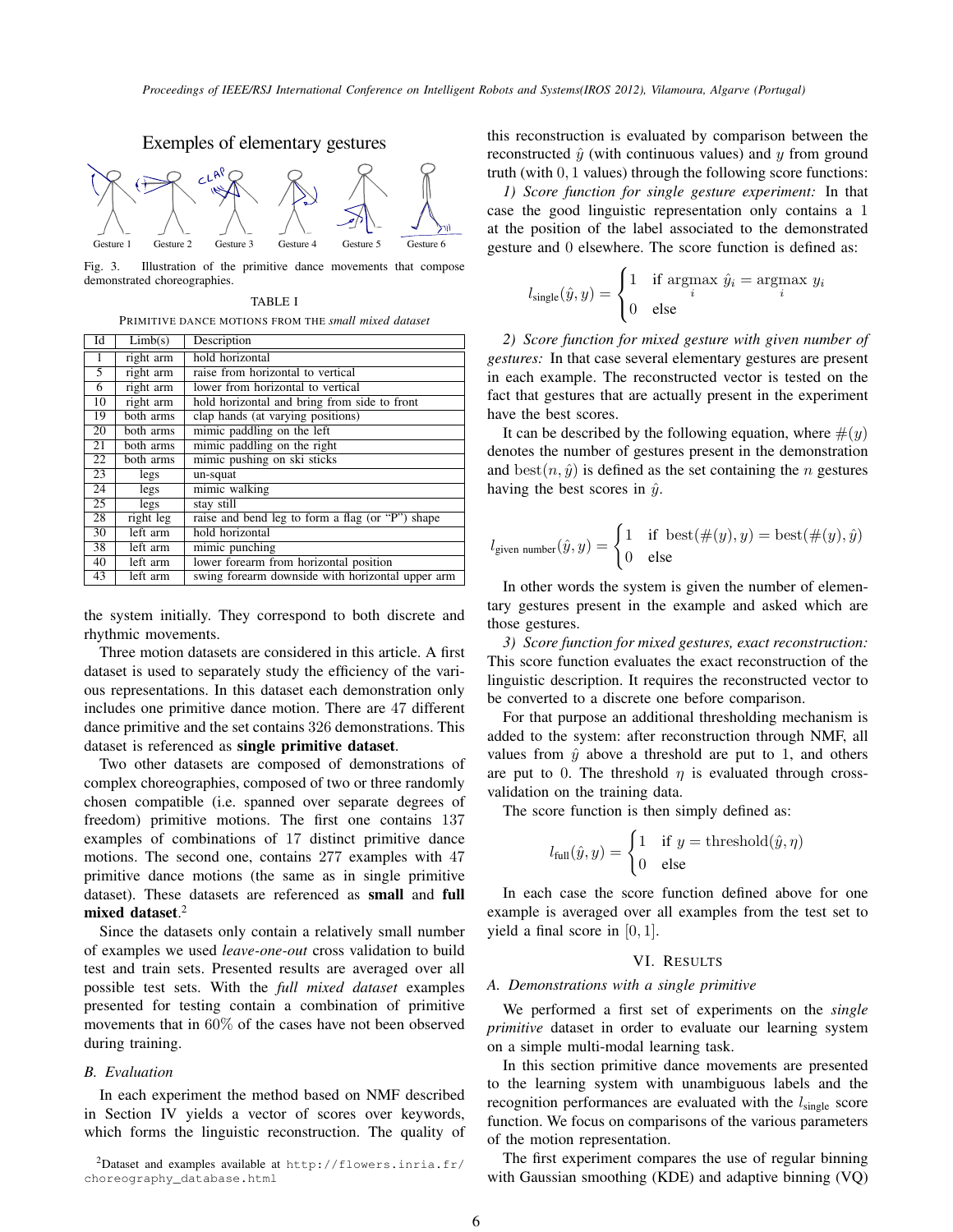

Fig. 4. Comparison of mechanisms used to build the 2D joint anglevelocity histograms, for different number of bins. KDE refers to regular binning, hard and soft VQ to the vector quantization modes described in Section IV-B. (Best seen in color)



Fig. 5. Comparison of different computation and use of angle velocities in the histogram representation (KDE histograms). (Best seen in color)

with both hard and softmax associations to build the histograms. The comparisons are performed over a range of total number of bins, for joint angle-velocity 2D histograms.

Results from this experiment in Figure 4 outline the advantage of using vector quantization over regular binning (KDE) for small numbers of bins, which corresponds to low resolution of the input. This difference is however less sensitive for larger numbers of bins. A typical issue of regular binning, that can explain the better results with adaptive binning, is that for the same grid step (i.e. resolution), the number of required bins grows exponentially with dimension. Even with two dimensional histograms, a maximum number of ten bins would lead to a three-by-three (thus low resolution) regular binning. In the same situation adaptive binning can identify ten relevant clusters.

A second experiment is performed to compare the efficiency of histograms built either only on angles, only on velocities, on angles and velocities as separate degrees of freedom and on the joint angle-velocity space. We compared these representations of the motion over a range of values for the delay used in velocity computation, and using KDE histograms with a fixed total number of 15 bins by degree of freedom. The results of the second experiment, presented in Figure 5, demonstrate that histograms on joint angle and velocities values capture the most information from the original motions.

TABLE II RESULTS ON THE MIXED DATASETS

|                            | $t_{\text{full}}$ | $l_{\text{given number}}$ |
|----------------------------|-------------------|---------------------------|
| 17 labels (SVM, linear)    | 0.818             |                           |
| 17 labels (NMF, Frobenius) | 0.854             | 0.971                     |
| 17 labels (NMF, DKL)       | 0.789             | 0.905                     |
| 47 labels (SVM, linear)    | 0.422             |                           |
| 47 labels (NMF, Frobenius) | 0.625             | 0.755                     |
| 47 labels (NMF, DKL)       | 0.574             | 0.679                     |

#### *B. Demonstrations with complex choreographies*

In this section we evaluate the performance of our learning system on the full choreographies with ambiguous labels. We used regular binning for the building of 2D histograms of joint angles and velocities, with 15 bins.

Table II presents results obtained on the two mixed datasets for both Kullback-Leibler (DKL) and Frobenius versions of NMF algorithm. The reconstructed label vectors are evaluated by  $l_{\text{given number}}$  and  $l_{\text{full}}$  score functions which enables to understand which part of the error is due to the thresholding mechanism.

For comparison purposes we also tested a method based on support vector machines (SVM) on our dataset. More precisely we trained one SVM for the recognition of each label. The SVM method directly yields a set of recognized labels, with no need for thresholding. However this method relies entirely on the symbolic form of the labels and won't generalize to other multi-modal settings with continuous linguistic modalities. There is no such theoretical limitation on our NMF setting (see discussion in Section VII).

The results in Table II demonstrates that after being exposed to demonstrations of mixed primitive dance motions associated with ambiguous labels, the presented system is able to successfully produce linguistic representations of newly demonstrated choreographies. The second dataset can be considered as difficult since each one of the 47 primitive dance motions only appears in an average of 14 demonstrations which labels are ambiguous.

#### *C. Handling unknown combinations of primitives*

The ability of our system to capture the combinatorial structure of the data is illustrated by its behaviour on unknown combinations of motion primitives. For instance in the *full mixed dataset* more than 60% of the examples demonstrates a combination that is not observed in other examples.

In order to get more precise results for this behaviour we set up a slightly different experiment where test sets are only composed of combinations of motion primitives that were not observed during training. The results of this experiment are reported in Table III.

# VII. DISCUSSION AND FURTHER WORK

In a first experiment we demonstrated on a dance motion recognition task the efficiency of our method based on a histogram representation of motion and a NMF algorithm. This contribution extends the scope of NMF applications to learning motion from prediction tasks, as shown by